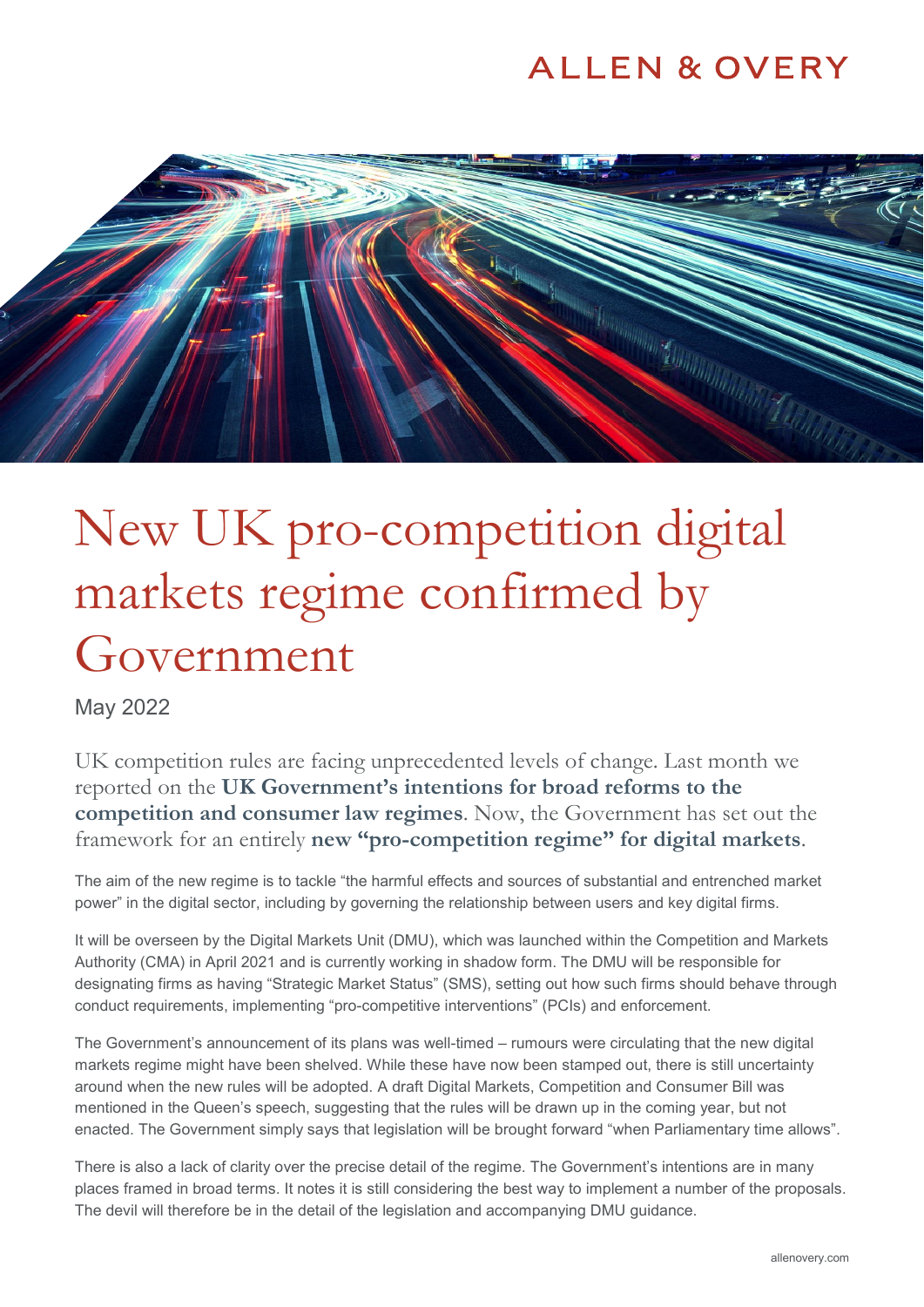### The DMU: promoting competition and working collaboratively

The DMU's core objective will be to promote competition in digital markets within and outside the UK for the benefit of consumers.

Importantly, the Government has confirmed that the interests of citizens will not be included in the DMU's statutory duty. Many respondents to the consultation raised concerns that this could risk regulatory overreach, allowing the DMU to consider wider societal issues, and would reduce clarity. The Government agrees.

In line with a more general trend for UK regulators to coordinate their activities:

- The DMU will be required to work closely with the Financial Conduct Authority (FCA), Ofcom, the Information Commissioner's Office, the Bank of England and the Prudential Regulation Authority – it must consult with them where proportionate and relevant, and notify them when opening an SMS designation assessment.
- The FCA and Ofcom will be able to hand over any competition concerns they identify in their sectors if the DMU is best placed to address these through its new powers.
- There will be mechanisms to ensure effective information exchange between regulators.

The activities of the DMU will be funded in part by a levy imposed on firms designated as having SMS.

#### A more clearly defined scope

The Government recognises the need to balance the flexibility of the new regime with clarity and predictability for businesses. To this end, it intends to define the scope of the new rules more narrowly than originally proposed:

- **The regime will only apply to certain types of "digital activities"**. The Government is considering how to define these activities in a way that is clear and easy to apply. Getting this definition right will be key to providing legal certainty.
- **SMS will be applied to only a limited number of firms meeting certain evidence-driven criteria**:
	- 1. **A firm must have substantial and entrenched market power in at least one digital activity**. The Government does not give further details in its response. In the consultation it noted that "substantial market power arises when users of a firm's product or services lack good alternatives…and there is a limited threat of entry or expansion by other suppliers". Entrenched market power occurs "once a firm's market power is expected to persist over time and is unlikely to be competed away in the short or medium-term".
	- 2. **This market power must give the firm a strategic position**. The list of criteria to assess whether a firm has a strategic position will be exhaustive and set out in the legislation. While this will be helpful in providing certainty, it raises the question of how to adapt the criteria in fast-moving digital markets. The Government is exploring options for periodic updates. The DMU will be required to publish guidance on these issues.
	- 3. **A UK nexus requirement** will ensure a focus on competition in the UK.
	- 4. **A minimum revenue threshold** will make clear that small firms are not in scope. The Government gives no indication as to what an appropriate threshold would be.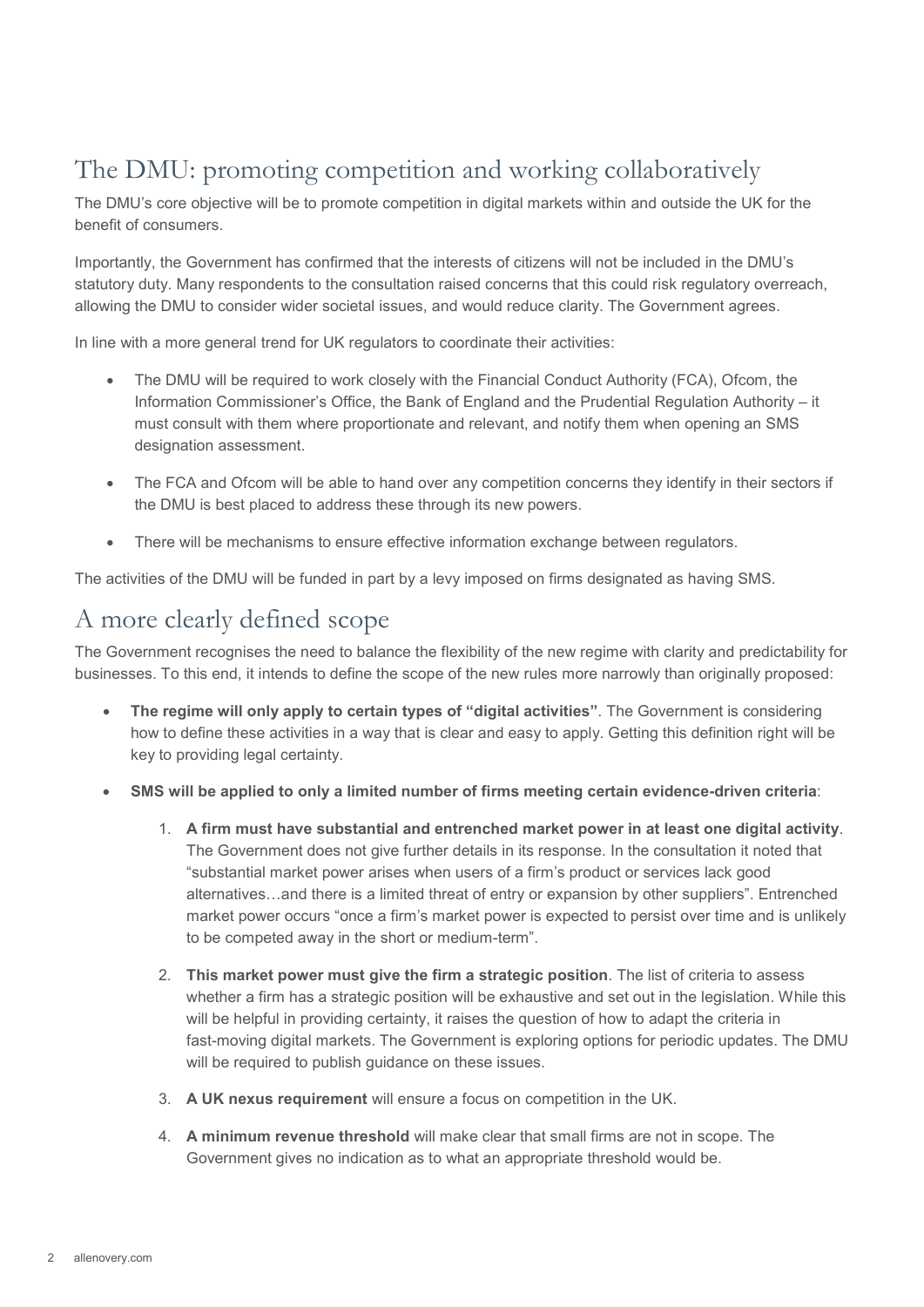Which firms and which of their digital activities will be targeted for a designation assessment will be at the discretion of the DMU. DMU guidance will therefore provide important details on how it will prioritise cases in practice.

The DMU will have a deadline of nine months to complete an SMS designation assessment. This is extendable by three months in exceptional circumstances.

#### Conduct requirements: a flexible, tailored approach

SMS firms will be subject to binding conduct requirements, setting out how they are expected to behave. These will manage the effects of their market power with a view to preventing harms before they occur.

The legislation will set out high-level objectives for SMS firm behaviour and categories of conduct requirement.

The Government is still finalising the precise wording of the objectives, which will relate to 'fair trading', 'open choices' and 'trust and transparency'. It gives examples of potential conduct requirement categories:

- Not to apply discriminatory terms, conditions or policies to certain users or categories of users, compared to equivalent transactions.
- Not to bundle or tie the provision of other products or services by making access to them conditional on the use of the relevant designated activity.
- Not to leverage other parts of the business to further entrench power in a designated activity.
- To provide clear, relevant, accurate and accessible information to users.

Crucially, these conduct requirements will not apply to every SMS firm in the same way. It will be for the DMU to develop specific binding requirements within these categories for each SMS firm, tailored to the exact circumstances of that firm. It is expected to do this in parallel with the SMS designation assessment. DMU guidance will set out how each firm's conduct requirements will operate in practice. To allow for evolving markets and associated harms, the DMU will be able to remove and amend conduct requirements.

Interestingly, the Government will introduce an exemption to ensure that conduct bringing about net consumer benefits will not breach conduct requirements. For example, SMS firms will be able to argue that leveraging conduct that would otherwise breach conduct requirements brings about benefits to consumers, is indispensable to achieving the benefits and that the benefits outweigh the potential harm. Meeting the evidence burden of this defence may prove tricky. General and informal DMU guidance on the application of the exemption will be vital to give SMS firms sufficient comfort that they will not face enforcement action.

Failure to comply with the conduct requirements could ultimately lead to final enforcement orders and financial penalties. Once it has formally opened an investigation, the DMU will also have the power to impose interim orders to pause or reverse conduct.

In addition, as a last resort for pricing-related disputes, the Government is considering a mechanism based on binding final offer arbitration.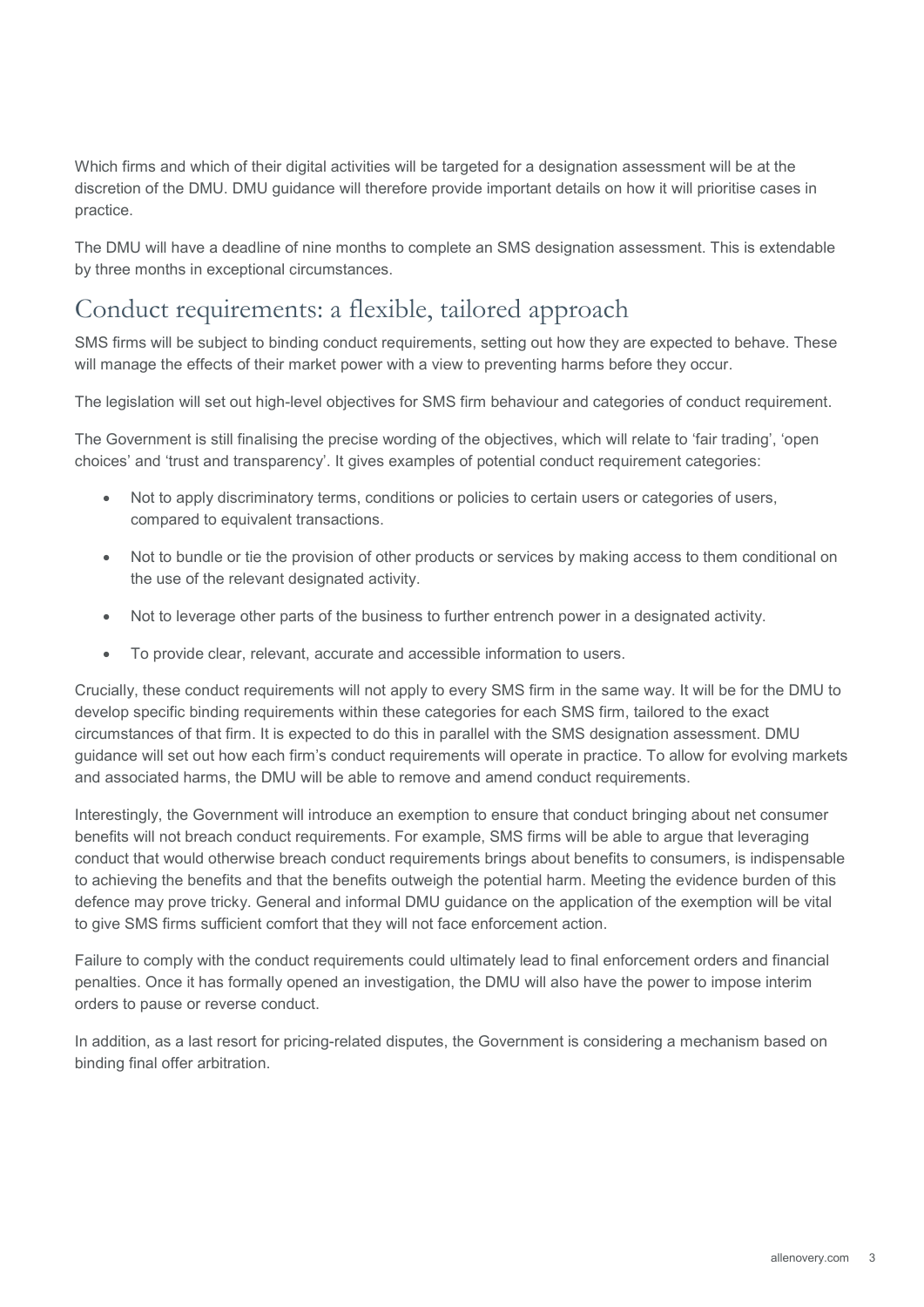#### PCIs: wide remedial powers including structural separation

The Government's intention is for PCIs to tackle the root causes of substantial and entrenched market power. The PCI regime will in many ways mimic the CMA's existing market investigations regime. In particular:

- The DMU will have broad discretion to implement a similarly wide range of remedies. Significantly, this will include the power to implement ownership separation, although only where it is appropriate and other remedies are insufficient. The CMA has used this power only rarely in market investigations – while not certain, we anticipate that the DMU will take a similar approach.
- In order to be able to implement a PCI, the DMU must prove an adverse effect on competition.
- There will be safeguards in the form of consultation requirements and rights of appeal.

The DMU's intervention approach will be iterative. It will be able to monitor, trial, review and amend PCI remedies, and accept voluntary enforceable undertakings from SMS firms during the course of an investigation.

The statutory deadline for completing a PCI investigation will be set at nine months, with an optional three-month extension in exceptional circumstances.

Controversially, the DMU will be able to implement PCIs anywhere within an SMS firm, provided the intervention relates to a competition concern in a designated activity. The Government has decided that this aspect of the regime was "needed to ensure the DMU can address any anti-competitive leveraging of a firm's market power across its ecosystem". The DMU will, however, need to demonstrate the direct relationship between any intervention and the concern.

DMU guidance will provide further insight on many of these aspects, including on the types of PCIs it will consider implementing in different circumstances and how trials will be run. In the meantime, joint **[CMA/Ofcom](https://www.gov.uk/government/news/cma-publishes-code-of-conduct-advice-for-platforms-and-publishers)  [advice](https://www.gov.uk/government/news/cma-publishes-code-of-conduct-advice-for-platforms-and-publishers)** has been published, which sets out how conduct requirements could oblige big tech firms with significant bargaining power to agree fair and reasonable terms for the content they use on their platforms.

#### Strict powers of enforcement, including for individuals

The Government has opted to give the DMU tough enforcement powers, as a back-up to light-touch ongoing dialogue with SMS firms.

SMS firms that breach the conduct requirements or fail to comply with PCI orders face fines of up to 10% of global turnover, with additional daily penalties of up to 5% of daily global turnover for continued breaches. The DMU will be able to investigate and enforce against conduct occurring overseas where there is sufficient connection to the UK. Information offences will be penalised with a fine of up to 1% of global turnover, with further 5% daily fines available for continued non-compliance.

With the aim of embedding a culture of compliance within SMS firms, senior managers will also be on the hook. The DMU will be able to impose civil penalties on named senior managers who fail to ensure the firm complies with requests for information. "Serious misconduct" may also result in director disqualification. Civil and criminal penalties will apply to anyone knowingly or recklessly providing the DMU with false information.

In addition, the DMU will have broad powers to gather information, including the ability to conduct dawn raids, interrogate algorithms, require field trials and request compliance reports. This will extend to information stored overseas.

DMU decisions will be subject to review on judicial review principles.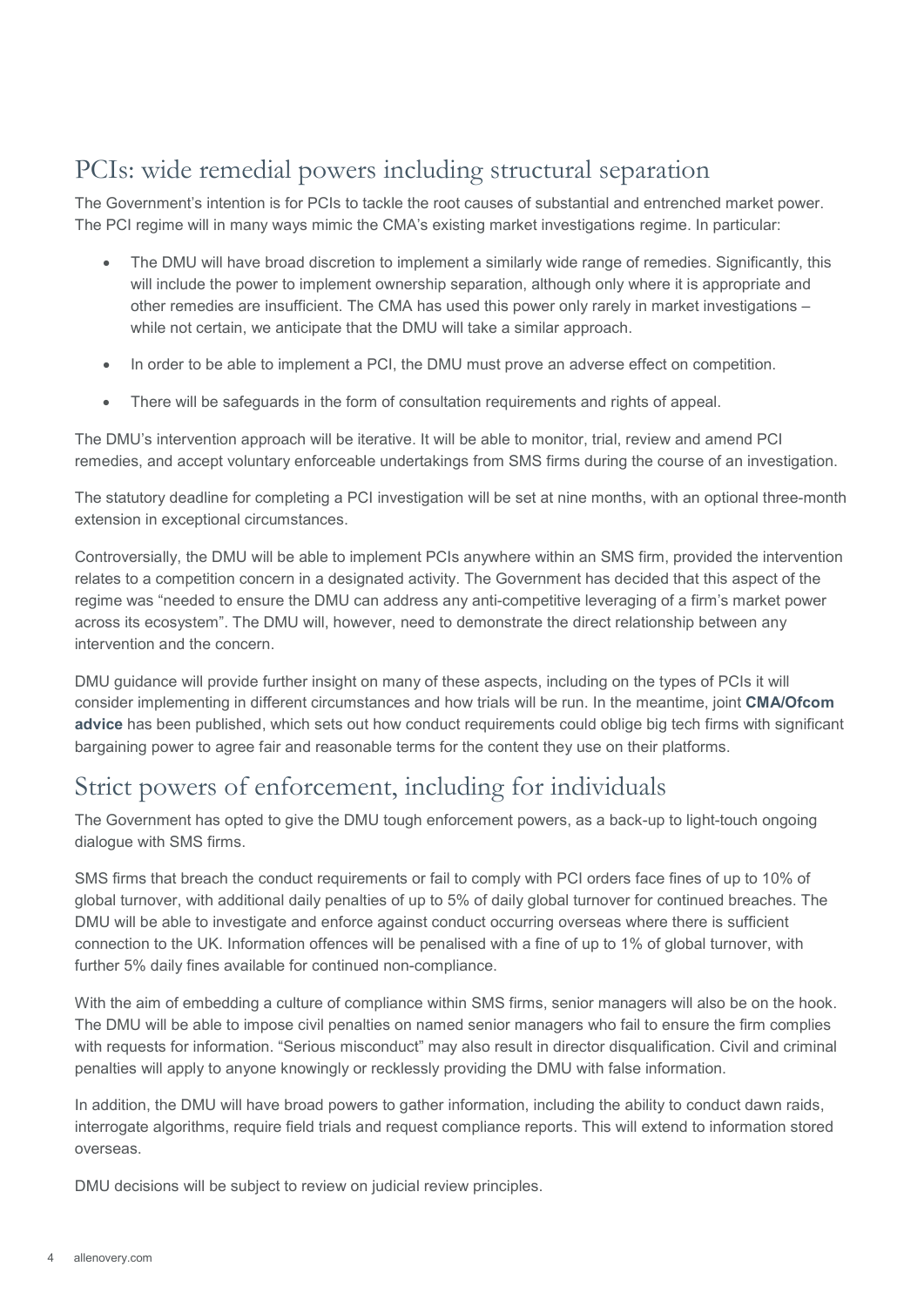### Merger control proposals reined in

The merger control proposals in the consultation were ground-breaking, amounting to a whole new bespoke merger control regime for SMS firms. In welcome news, the Government has dropped many of these plans, settling for a narrower reporting mechanism.

SMS firms will be required to report certain merger transactions to the CMA prior to their completion. Rather than a requirement for SMS firms to inform the CMA of all mergers, as proposed in the consultation, the Government is minded that the reporting obligation will only apply when:

- i) the SMS firm acquires > 15% equity or voting share after the transaction;
- ii) the value of the SMS firm's holding is > GBP25m; and
- iii) the transaction meets a UK nexus test (as yet undefined).

This flagging mechanism will give the CMA basic information and the opportunity to carry out an initial assessment. It will then decide whether to request more information and/or initiate a standard merger review.

Importantly, this does not in itself expand the CMA's jurisdiction to review mergers in digital markets. The Government has dropped plans for an additional SMS-specific transaction value jurisdictional threshold.

Instead, the Government will introduce a new threshold as part of its **[planned reforms to the broader](https://www.allenovery.com/en-gb/global/news-and-insights/publications/uk-government-confirms-reforms-to-competition-and-consumer-laws)  [competition regime](https://www.allenovery.com/en-gb/global/news-and-insights/publications/uk-government-confirms-reforms-to-competition-and-consumer-laws)**, which is in large part aimed at "killer acquisitions", many of which involve digital markets. It will be met where a party has a share of supply of at least 33% of any goods or services in the UK (or a substantial part of it), a UK turnover of more than GBP350m, and there is a UK nexus.

The Government has also cancelled other, more interventionist measures. First, its radical proposal for a mandatory suspensory element to some SMS merger reviews. Secondly, a suggested change to the substantive test probability standard for phase 2 merger investigations. After hearing concerns about how this may negatively impact UK investment, the Government now plans to stick with the "more likely than not" balance of probabilities standard, rather than change to a lower "realistic prospect" of a substantial lessening of competition.

#### The UK regime in the international context

The planned UK regime sits alongside a number of initiatives from governments and regulators across the globe. In March, for example, EU institutions announced that they had reached political agreement on **[proposed EU](https://www.allenovery.com/en-gb/global/news-and-insights/publications/eu-institutions-announce-political-agreement-on-proposed-rules-for-gatekeeper-digital-platforms)  [rules for "gatekeeper" digital platforms](https://www.allenovery.com/en-gb/global/news-and-insights/publications/eu-institutions-announce-political-agreement-on-proposed-rules-for-gatekeeper-digital-platforms)**.

Interestingly, the Government presents the new UK regime as a more flexible, targeted and proportionate regime to those emerging in other jurisdictions. Compared with the EU rules, there is certainly scope for the UK conduct requirements to be more tailored to individual firms. And the UK's proposed exemption for net consumer benefits is novel.

However, as EU **[Executive Vice-President Vestager has pointed out](https://ec.europa.eu/commission/presscorner/detail/en/SPEECH_22_2822)**, digital regimes are broadly heading along the same path, and authorities will push for close cooperation to avoid enforcement gaps between jurisdictions. This in turn could help to reduce the likelihood of firms having to navigate a patchwork of regimes.

What is clear in respect of both the UK and the EU is the continuing significance of traditional antitrust enforcement. We expect it to play a complementary role, both while the regulatory legislative and implementation process progresses and beyond.